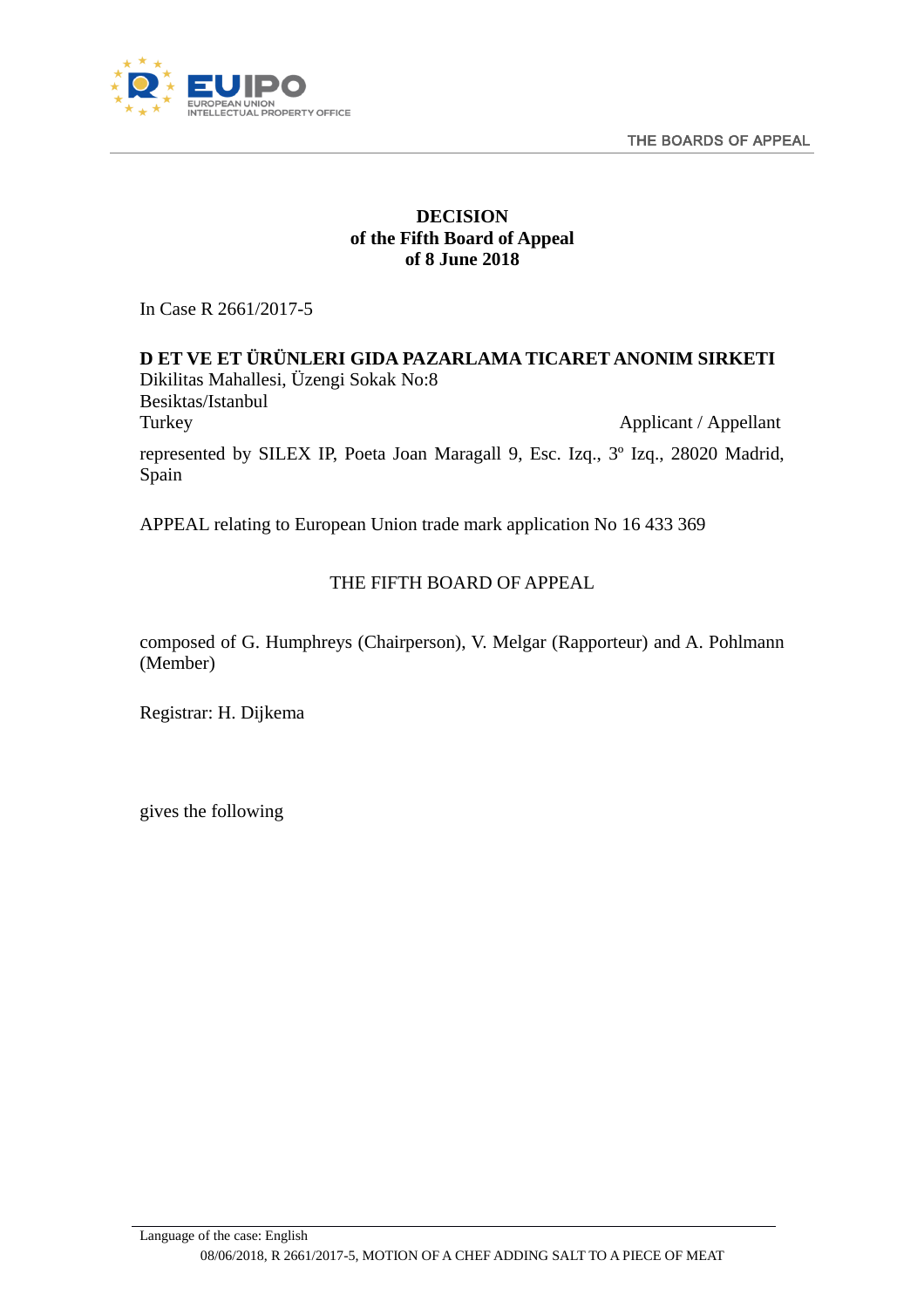#### **Decision**

#### **Summary of the facts**

1 By an application filed on 4 March 2017, D ET VE ET ÜRÜNLERI GIDA PAZARLAMA TICARET ANONIM SIRKETI ('the applicant') sought to register the motion mark



#### for the following list of goods and services :

Class 25 - Clothing, namely, trousers, jackets, overcoats, coats, skirts, suits, jerseys, waistcoats, shirts, ready-made leather linings (parts of clothing), T-shirts, sweatshirts, dresses, bermuda shorts, shorts, pajamas, pullovers, jeans, tracksuits, rainwear, beachwear, bathing suits, swimming suits; clothing for sports (for exclusive use for sports), clothing for babies, namely, shirts, pants, coats, dresses; underclothing, namely, boxer shorts, brassieres, briefs, pants; socks; footwear, namely shoes excluding orthopedic shoes, sandals, waterproof boots, walking boots, booties, sporting shoes, slippers; shoe parts namely heelpieces, insoles for footwear, footwear uppers; headgear, namely caps, skull caps, sports caps, hats, berets; gloves (clothing), stockings, belts (clothing), camisoles, sarongs, scarves, neck scarves, shawls, collars, neckties, ties, suspender belts;

Class 30 - Coffee, cocoa, artificial coffee, vegetal preparations for use as coffee substitutes, cocoa-based beverages, coffee-based beverages; chocolate based beverages; noodles, macaroni, ravioli; bread, pastry and bakery products, namely, pies, cakes, donuts, muffins, tarts, pizzas, sandwiches, puddings, ready cake mixes, desserts, namely, bakery desserts, chocolate desserts, desserts confectionery and desserts made of flour; honey, royal jelly for human consumption, propolis for human consumption; flavorings, other than essential oils, vanilla flavorings, sauces, tomato sauce, spices; yeast, baking powder; flour for food, semolina, starch for food; granulated sugar, cube sugar, powdered sugar; teas, iceteas; confectionery, chocolates, candies, biscuits, chocolate wafers, crackers; chewing gums not for medical purposes; ice, ice creams, edible fruit ices; salt; processed cereals and cereal products; snacks made of cereals, namely, corn flakes, oatmeal; rice; molasses syrup for food;

Class 43 - Services for providing of food and drink; restaurants, self-service restaurants, cafeterias; cafés, canteen services, cocktail lounges, snack bars, catering, pubs; rental of food service equipment used in services providing food and drink; arranging temporary housing accommodations, namely hotels, motels, holiday camps, boarding houses, rental of tents, youth hostel services, room reservation services; reservation of temporary accommodation, rental of banquet and social function facilities for special occasions, namely, wedding receptions, conferences and meetings; providing day care centers; pet day care services, pet and animal boarding services.

#### The applicant claimed the colours:

Black, White, Silver, Light brown, Dark brown, Red, Pink; Golden; Ochre; Grey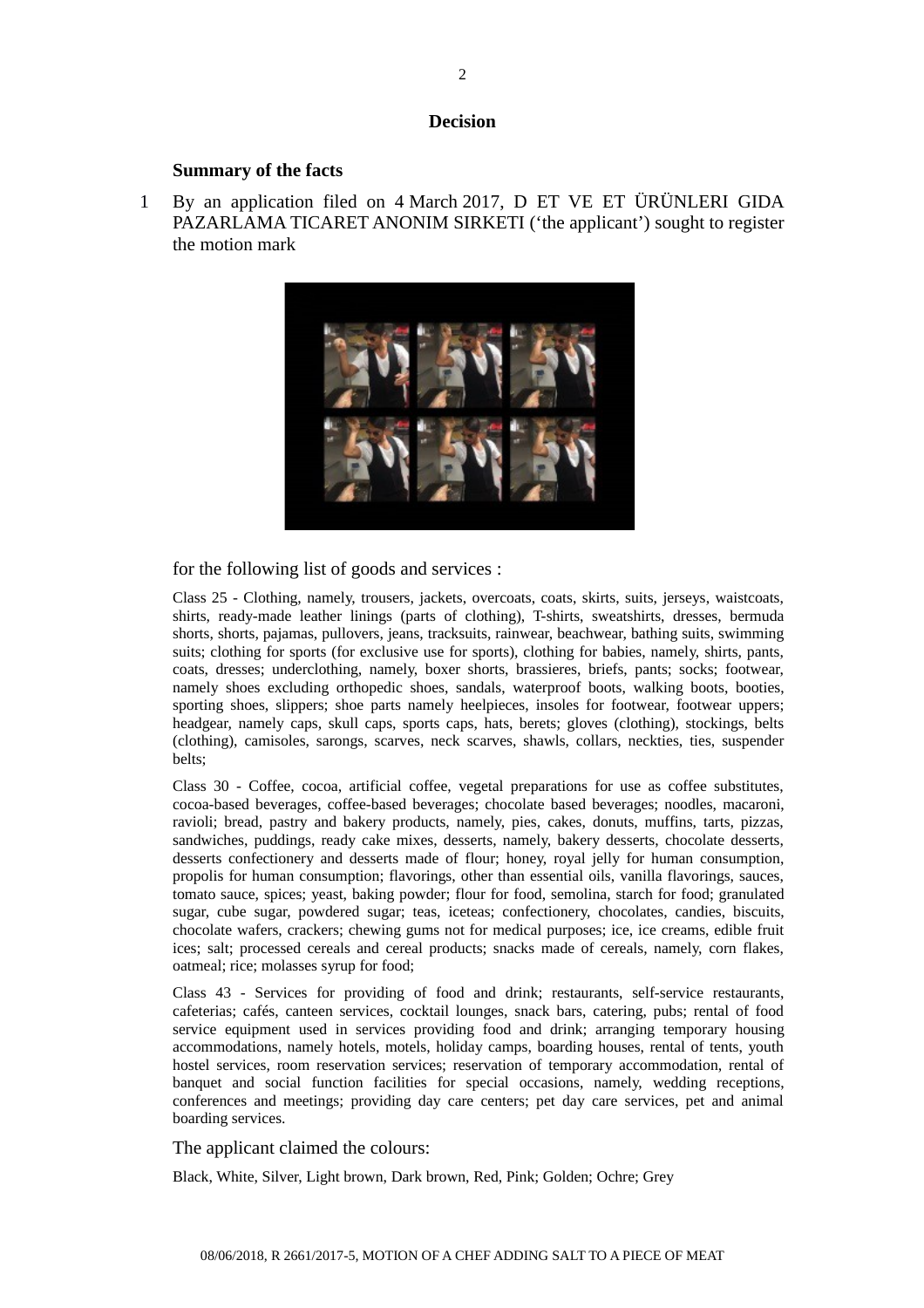The applicant described the mark as follows:

This is a motion mark in color representing a cinematic sequence with a duration of 3 seconds approximately. The stills in the sequence are spaced approximately 0.5 seconds apart. The initial still of the sequence is located at the upper left corner of the row at the top and the last still is located at the lower right corner of the row at the bottom. The motion progresses from left to right within each row, before moving down to the next row. The whole scene takes place in a kitchen, as it is apparent from the images shown in the stills. The scene describes the movements made by a chef while adding salt to a piece of meat located on a try placed at the height of his waist. The initial still shows a chef standing up, over the piece of meat, looking at it. The chef's body is placed perpendicular to the piece of meat, where the right side of the body of the chef is near the tray, whereas the left side of his body is distant to the tray. His right arm is above the piece of meat and the fingers of his right hand are all together holding a pinch of salt, over the piece of meat. His left arm is almost besides his torso, whereas his left forearm is in a 90 degree angle in relation to his left arm. The second still shows that the chef has moved his torso advancing slightly his right side over the piece of meat. He has raised up his right arm in such a manner in which now it follows the line of his shoulder, horizontally over the tray containing the piece of meat. His right forearm is placed vertically over the piece of meat, where his fingers –now located above and slightly behind his right elbow- are sprinkling salt while the chef lays his head over his shoulder. His left arm has slightly moved away from his torso. Stills third, fourth, fifth and sixth recreate the movement of the fingers of the right hand of the chef at the time of sprinkling salt over the meat, with the peculiarity that the chef stands still with the exception of the fingers of his right hand, which progress the process of sprinkling salt, with the natural effect of opening his fingers in the last two frames, allowing the last remains of salt to fall over the piece of meat, which ends the motion. The rest of the body of the chef barely moves during the process of sprinkling the meat, mostly maintaining the position described in the second still.

- 2 The applicant maintained its request for registration notwithstanding the objections raised by the examiner.
- 3 On 16 October 2017, the examiner took a decision ('the contested decision') partially refusing the trade mark applied for, under Article 7(1)(b) EUTMR. The decision was based on the following main findings:
	- The mark applied for has been found to be devoid of any distinctive character in respect of some of the services claimed in Class 43 namely:

 'Services for providing of food and drink; restaurants, self-service restaurants, cafeterias; cafés, canteen services, cocktail lounges, snack bars, catering, pubs; rental of food service equipment used in services providing food and drink; reservation of temporary accommodation, rental of banquet and social function facilities for special occasions, namely, wedding receptions, conferences and meetings';

- The mark applied for consists of a short 3 second video that is represented in 6 sequential views.
- The objectionable services are for general consumption and are aimed at both average consumers and professional public. In view of the nature of the services in question, the awareness of the relevant public will be at least that of the average consumer who is reasonably well-informed and reasonably observant and circumspect.
- The sign, portraying a chef salting a piece of meat, even taking into account the position of the given chef's arm or hand at the moment of salting the meat, will be seen by the relevant public as nothing more than a banal and ordinary scene of a *chef preparing meat with a pinch of salt*. The salting of meat is a very normal and standard practice within world of cooking, and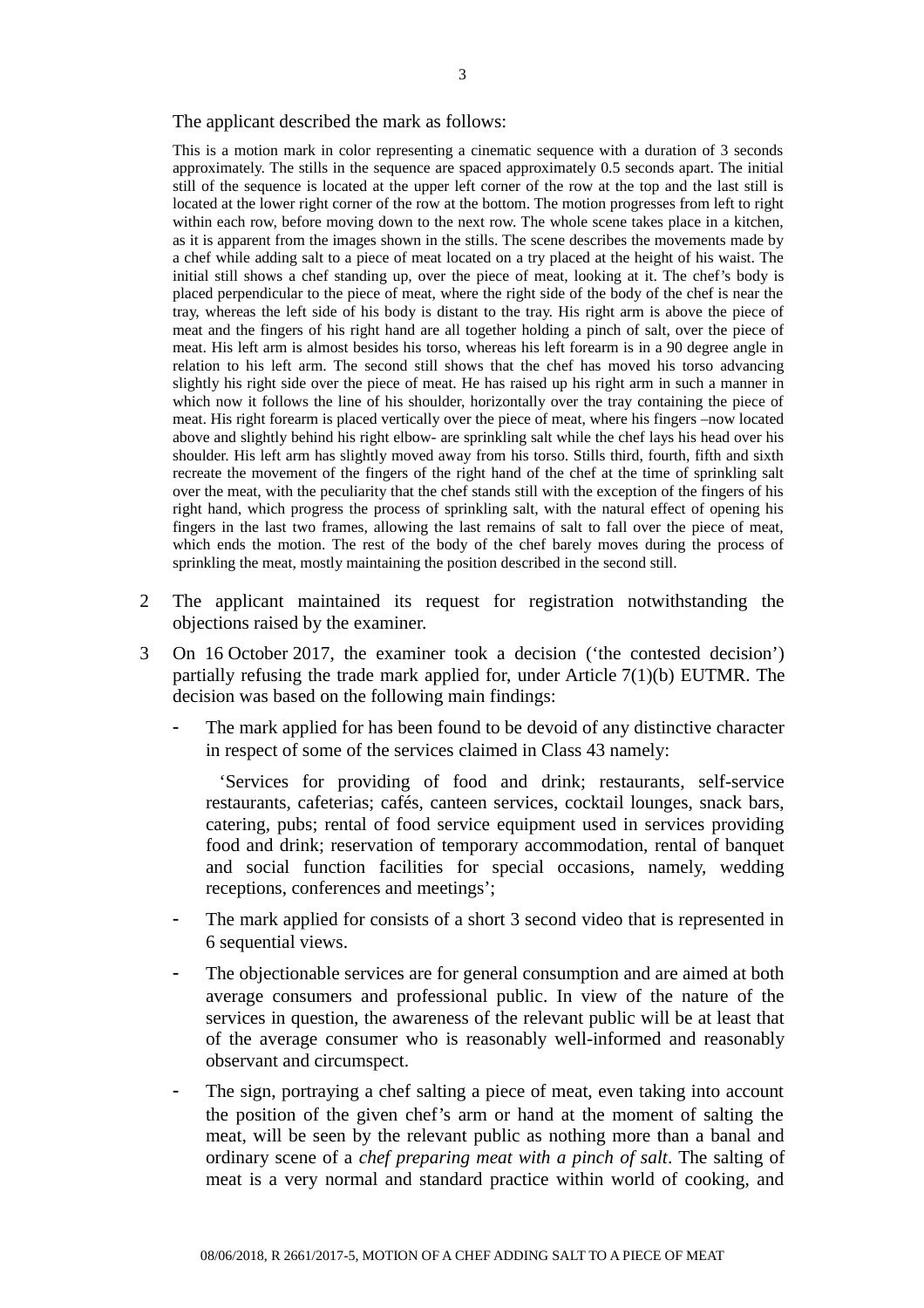whilst different chefs may vary in their salting technique, the predominant perception of one observing such an action will be seen as nothing more than watching a chef preparing food. As such, the characteristics and elements of this motion mark applied for does not possess any feature, as regards the way in which it is presented to allow the mark to fulfil its essential function in relation to the services covered by the trade mark application on the basis that the mark lacks the minimum degree of distinctive character required.

- In order to depart from the norms in the sector, the mark applied for need not be artistic or particularly imaginative. However, novelty and originality of the mark are not criteria to be taken into account. It may well be the case, that the content of the motion mark (cinematic sequence) is not commonplace on the market, but this does not negate the fact that the given subject matter is one of a banal or commonplace scene.
- The applicant submitted the following evidence in support of its claim for acquired distinctiveness:
	- Exhibit 1: Includes photos and related promotional material taken at the Laureus World Sports Awards in Monaco, dated 14 February 2017. The chef that figures in the applicant's proposed motion mark appears in some of these photos, and furthermore, in a small number of these photos, the chef is clearly seen holding up his hand, performing a similar gesture to that seen in the given mark. Finally, the exhibit includes various extract from online sites, which again includes photos of the given chef with some known personalities.
	- Exhibit 2: Includes references to well-known social media sites, including Twitter, YouTube and Instatagram. Some of the exhibits include an indication of the date of the given postings, which have taken place in 2017. In this case, both the chef and other sports personalities are seen performing similar, but certainly not always identical, gestures to that seen in the applicant's proposed motion mark. Additionally, a set of statistics indicating the number of followers that may have viewed the given material is provided.
- The applicant has provided some exhibits pertaining to how some of contents of applicant's mark are promoted online in several European territories and at a specific event in Monaco, including the promotion of the chef, who is the main subject of the mark, and that of a similar arm and/or hand gestor that appears in the motion mark, i.e. a *chef preparing meat with a pinch of salt*. It should be noted that a considerable proportion of the evidence provided is referencing to events or promotions that have taken place after the given filing date, and as such, will not be taken into account as part of this examination.
- The evidence provided in Exhibits 1 and 2 shows that a similar hand gestor to that that appears in the motion mark is known, but there is no evidence provided that a significant proportion of the relevant public identifies the contested services as originating from a particular undertaking, namely the applicant because of the mark.
- As regarding the use of the mark on websites, what is clear from the applicant's social media/website use is that the sign applied for is used.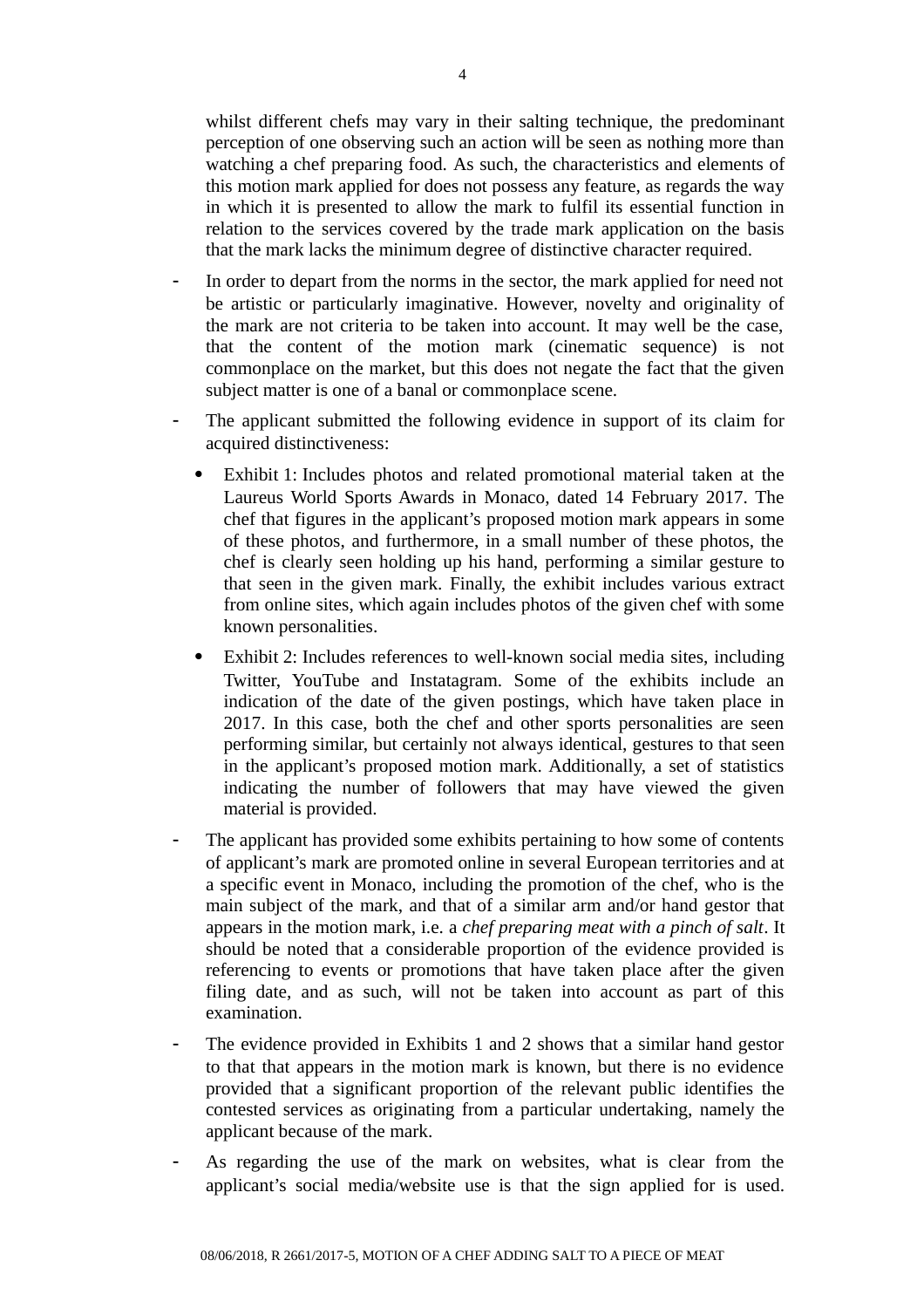However evidence is lacking to see how large a part of the relevant public accessed these sites and from which Member States they originate from. Therefore, such findings are not sufficient to lift the sign above being a merely non-distinctive sign in relation to the contested services for which registration is sought.

- Article 7(3) EUTMR not only requires intense use of the sign by the applicant but goes further than that. The result of the use made of the sign must be such that the sign originally incapable of performing the function of indicating origin, which is the central function of a trade mark, now fulfils this function as a result of that use. The evidence should also include the market share held by the mark; how intensive, geographically widespread and long-standing use of the mark has been; the amount invested by the undertaking in promoting the mark; the proportion of the relevant class of persons who, because of the mark, identify services as originating from a particular undertaking.
- In the present case, the evidence provided is far too scant or has not been provided at all to establish acquired distinctiveness.
- 4 On 18 December 2017, the applicant filed an appeal against the contested decision, requesting that the decision be set aside. The statement of grounds of the appeal was received on 13 February 2018.

### **Grounds of appeal**

- 5 The arguments raised in the statement of grounds may be summarised as follows:
	- The sign departs significantly from the norms of the market. The way of salting food shown in the motion mark is far from the usual way food is salted in restaurants, even by common people at home.
	- The original movement shown in the sign went viral at the beginning of 2017, spreading rapidly internationally and being frequently shared with thousands of individuals. As shown in Exhibits 1 and 2, many people started to imitate this particular way of salting food, celebrities started to show in public such movement, and even well-known athletes celebrated their achievements with the movement consisting of this particular way of salting, so it became quite famous, as well as its creator, a chef called Salt Bae.
	- The link made by people to the owner of the company D ET VE ET ÜRÜNLERI GIDA PAZARLAMA TICARET ANONIM SIRKETI, was then clear: Someone running a particular undertaking (a well-known restaurant) in which the food has a particular quality, and in which it is prepared in a particular way.
	- Nusret Gökçe, nicknamed Salt Bae, is a [Turkish](https://en.wikipedia.org/wiki/Turkey) chef who owns 'Nusr-Et', a chain of [steak houses.](https://en.wikipedia.org/wiki/Steak_house) His art of cooking and preparing meat became an [internet sensation.](https://en.wikipedia.org/wiki/Internet_meme) Gökce became more widely known [via the internet](https://en.wikipedia.org/wiki/Internet_meme) from January 2017 for the way he 'suavely' cut his meat and an image of him sprinkling salt in a very particular way. His fame came from a [viral video,](https://en.wikipedia.org/wiki/Viral_video) 'Ottoman Steak', posted on 7 January 2017 on his restaurant's [Twitter](https://en.wikipedia.org/wiki/Twitter) account. It was viewed 10 million times on [Instagram, a](https://en.wikipedia.org/wiki/Instagram)fter which he was dubbed 'Salt Bae' because of his iconic way of sprinkling salt: Letting salt to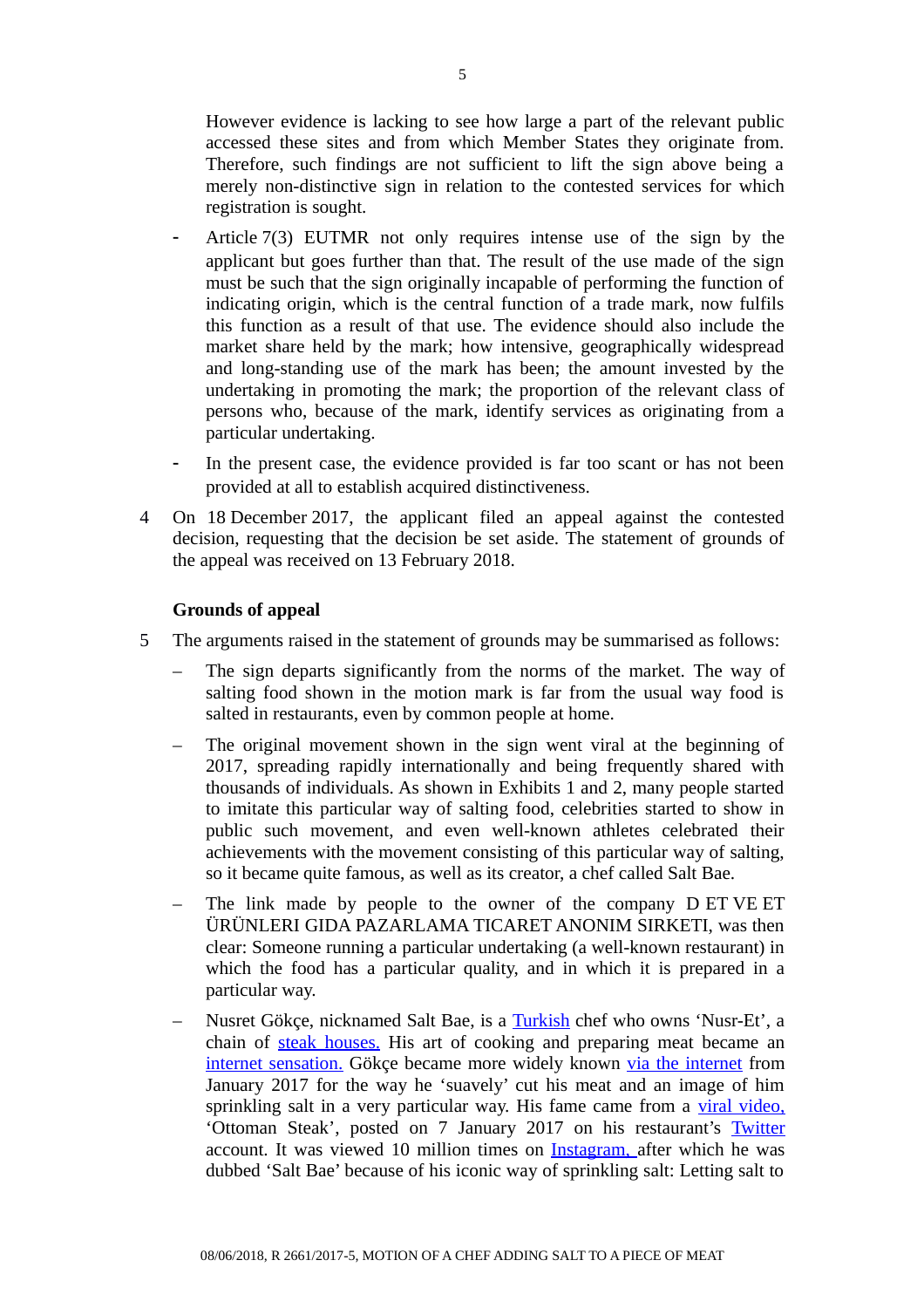fall down on his forearm then spread on the meat. The 'Salt Bae' can be seen at [https://en.wikipedia.org/wiki/Salt\\_Bae.](https://en.wikipedia.org/wiki/Salt_Bae)

- Article 3(3)(h) EUTMIR defines motion marks as 'trade mark(s) consisting of, or extending to, a movement or a change in the position of the elements of the mark'. One of the possible forms of motion marks is a gesture mark, usually made by hand movements and combination by a physical person, as in the refused application. Gesture marks sometimes involve acquired distinctiveness and are often associated and registered by celebrities as they have the possibilities to start a frenzy and thereby acquire distinctiveness by time.
- There is no link at all with the image of a person salting food and 'reservation of temporary accommodation', which is among the refused services and, as a result, we argue against the refusal of the rest of the services, which are related to providing food and drink.
- The movement made by the chef when executing the 'saltbae' technique is quite unique and, in our view, it contains elements which convey a message that consumers can remember due to the unusual manner in which salt is added. Such scene ('saltbae technique') is sufficiently far removed from that produced by the act of adding salt in an ordinary manner.
- On 7 January 2017, the chef Nusret Gökçe ('Salt Bae') posted a video on his Instagram page showing him slicing an 'Ottoman steak'. He finished the 36 second long video sprinkling a handful of salt crystals with such a characteristic style that it seemed like fantasy dust as the salt felt onto the steaming meat. In just five days, the original video was viewed nearly four million times and received over 20,000 comments.
- The Office states that, whilst the sign applied for may attract the attention of consumers, it will not provide them with any specific information or clear message regarding the commercial origin of the services. However, as shown in Exhibits 1 and 2 that have already been submitted, the particular movement of salting food is related to a chef commonly known as Salt Bae, and this chef is the owner of a particular chain of restaurants belonging to the applicants company. These restaurants are associated with a particular quality and characteristics which help them to be differentiated from others by the relevant consumers.
- Assuming that the representation of a way of salting food is not *prima facie* perceived as a trade mark unless the depicted images depart significantly from the norm or customs of the economic sector concerned, it is clear in this case that the way Salt Bae is shown in this motion mark departs significantly from the customs of the economic sector concerned. The motion mark shows a sequence of six stills. These stills show the image of a famous chef, recognizable by the public because of his unique facial features and personal style. He wears sunglasses and is not dressed as an ordinary cook. In addition, the usual manner of salting meat consists of sticking out the arm horizontally and pouring some salt over a piece of meat. The right forearm of the cook is placed vertically over the piece of meat, where his fingers, located above and slightly behind his right elbow, are sprinkling salt.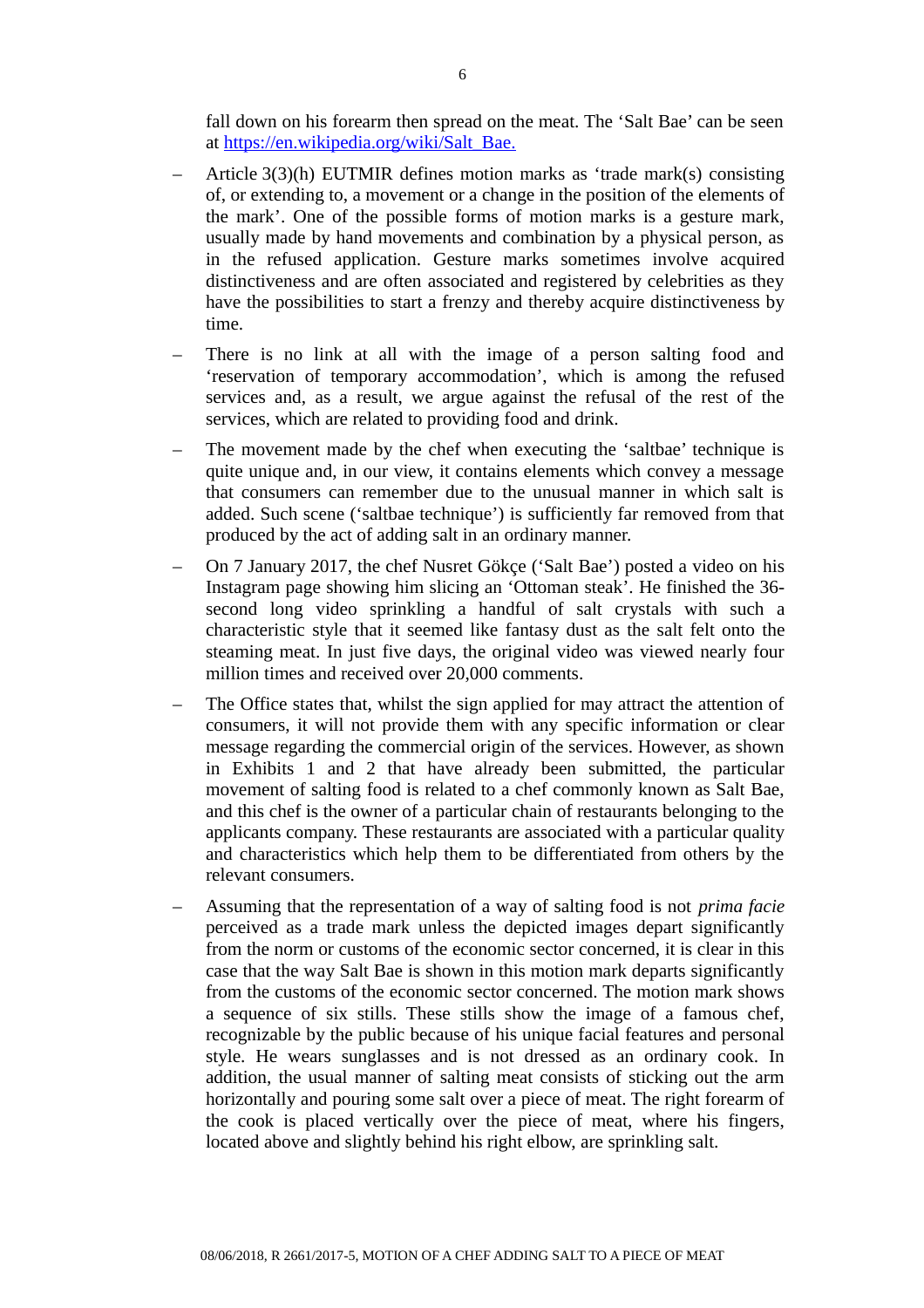- The Office is requested to examine the acquired distinctive character of the trade mark applied for, on the basis of the information and evidence already provided (Exhibit 1 and 2, which contents were already explained) and the additional documents which are submitted:
	- Exhibit 3: A Wikipedia printout on Salt Bae;
	- Exhibit 4: A printout obtained from the website [www.bustle.com;](http://www.bustle.com/)
	- Exhibit 5: A printout obtained from the website of 'Business Insider UK';
	- Exhibit 6: An article obtained from 'The Telegraph' in which football stars are shown celebrating their goals with an imitation of the Salt Bae salting technique;
	- Exhibit 7: An article obtained from the website of The Independent concerning a video that went viral of a Turkish butcher sensually and flamboyantly seasoning and slicing a steak;
	- Exhibit 8: An article obtained from the "Daily Mail", in which Sassy Salt Bae is named among the most-shared viral stars of 2017.
- The documents submitted show that the trade mark has acquired a high level of distinctiveness prior to being filed, taking into account that the referred name went viral and has become famous to a great part of the European population. This is not simply use of the mark, but it shows that distinctiveness can be acquired quite quickly through the sharing on the Internet, which is one of the most common and effective ways of promoting a brand nowadays, and that it even became well- known.
- Overall, sufficient evidence has been provided to demonstrate that use of the mark in the relevant territories has occurred in such a way as to conclude that the mark has acquired distinctiveness according to the requirements of Article 7(3) EUTMR. It is requested that the appeal be upheld in its entirety and the application allowed to proceed for all the goods and services.

### **Reasons**

- 6 All references made in this decision should be seen as references to the EUTMR (EU) No 2017/1001 (OJ 2017 L 154, p. 1), codifying Regulation (EC) No 207/2009 as amended, unless specifically stated otherwise in this decision.
- 7 The appeal complies with Articles 66 and 67 and Article 68(1) EUTMR. It is, therefore, admissible.

### *Article 7(1)(b) EUTMR*

- 8 According to Article 7(l)(b) EUTMR, trade marks which are devoid of any distinctive character are not to be registered. Pursuant to Article 7(2) EUTMR, a sign shall not be registered if it is ineligible for protection with regard to only part of the European Union.
- 9 According to settled case-law, the distinctiveness of a mark within the meaning of that article means that the mark serves to identify the product in respect of which registration is applied for as originating from a particular undertaking, and thus to distinguish that product from those of other undertakings. According to settled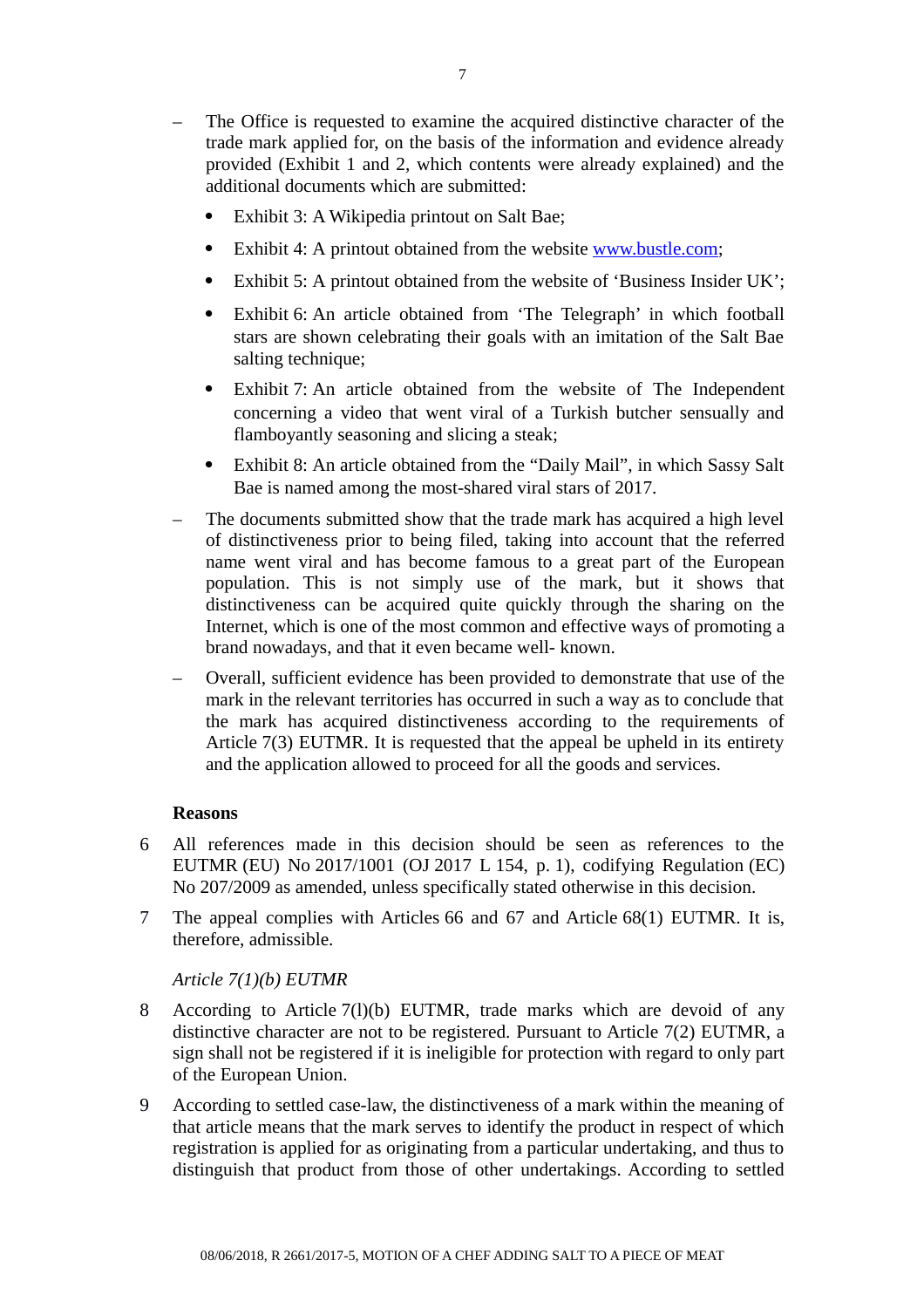case-law, such distinctiveness can be assessed only by reference, first, to the goods or services in respect of which registration is sought and, second, to the relevant public's perception of that sign (12/07/2012, C-311/11 P, Wir machen das Besondere einfach, EU:C:2012:460, § 23).

- 10 However, it is apparent from case-law that, while the criteria for the assessment of distinctive character are the same for different categories of marks, it may be that, for the purposes of applying those criteria, the relevant public's perception is not necessarily the same in relation to each of those categories and it could therefore prove more difficult to establish distinctiveness in relation to marks of certain categories as compared with marks of other categories (21/10/2004, C-64/02 P, Das Prinzip der Bequemlichkeit, EU:C:2004:645, § 34).
- 11 A mark must be recognised as having distinctiveness if, apart from its promotional function, it may be perceived immediately as an indication of the commercial origin of the goods or services in question (25/03/2014, T-539/11, Leistung aus Leidenschaft, EU:T:2014:154, § 29).

### *The targeted public*

- 12 For the challenged services in Class 43, it is the general consumer who is primarily targeted, specifically those consumers interested in the provision of food and drink or reservation of temporary accommodation services. However, the services are also in part aimed at commercial customers, for example for furniture rental, food and drink, and for special events.
- 13 Account must be taken of the manner in which a public with experience in the sector of these goods that is reasonably well-informed and reasonably observant and circumspect will probably interpret the sign (16/07/1998, C-210/96, Gut Springenheide, EU:C:1998:369, § 31; 22/06/1999, C-342/97, Lloyd Schuhfabrik, EU:C:1999:323, § 26; 15/09/2005, C-37/03 P, BioID, EU:C:2005:547, § 68).
- 14 As the services in target both general consumers and traders and also only traders, the level of attention ranges from normal to a high.

### *Lack of distinctive character*

- 15 Although motion marks have already been filed before as figurative marks (see cases R 0443/2010-2, 23/09/2010 or R 772/2001-1, 23/09/2001), they are now being filed as such since EU Trade Mark Regulation No 2015/2424 ('EUTMR') entered into force on 23 March 2016.
- 16 The mark applied for must be defined as a motion mark. Article 3(3)(h) EUTMIR describes a motion mark as a trade mark consisting of, or extending to, a movement or a change in the position of the elements of the mark.
- 17 The Board considers that the mark portraying a chef salting a piece of meat, will be seen by the relevant public – for certain goods and services – as nothing more than a banal and ordinary scene of a chef preparing meat with a pinch of salt, rather than as an indication of commercial origin.
- 18 However the Board does not agree with the extent of the objection of the contested decision in relation to some of the services in Class 43.
- 19 The process of salting meat is a necessary step in in the preparation of most meatbased meals. Different cooking practices are applied for this process, and some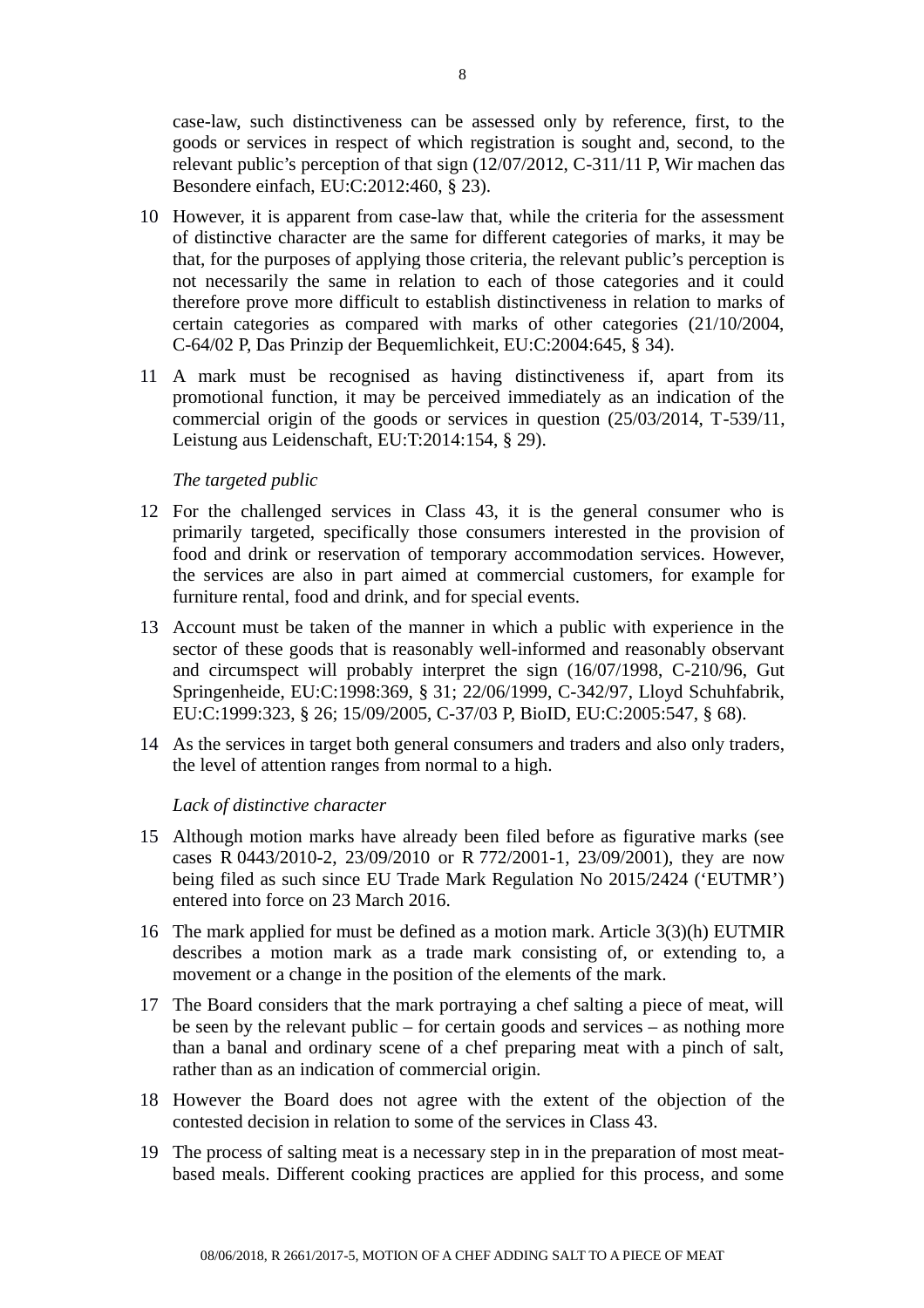cooking traditions salt the meat before cooking, others after. There are those who would argue that salt will leach the juices out of the meat and therefore should be left to the last minute; others argue that by salting early, this allows the salt to penetrate the meat cells all the way through (not just on the surface).

- 20 Whatever the practice chosen for salting a piece of meat, the Board agrees with the examiner that this process is very normal and standard practice within the world of cooking.
- 21 Therefore, the motion mark applied for should only be objected to for the services with relate to the provision of food.
- 22 The Board agrees therefore with the applicant that for some of the objected services the mark is distinctive. This is the case for 'services for providing of drink; rental of food service equipment used in services providing food and drink; reservation of temporary accommodation, rental of banquet and social function facilities for special occasions, namely, wedding receptions, conferences and meetings'.
- 23 These services are either related to services provided by a hotel, or events planner services; this is the case for 'reservation of temporary accommodation or ' rental of food service equipment used in services providing food and drink; rental of banquet and social function facilities for special occasions, namely, wedding receptions, conferences and meetings'.
- 24 Services providing drink is not the same as the provision of food, therefore the Board considers that the mark applied for is distinctive for these services.
- 25 As regards the objected services 'Services for providing of food; restaurants, selfservice restaurants, cafeterias; cafés, canteen services, cocktail lounges, snack bars, catering, pubs', the Board concurs with the examiner that the mark applied for shows a common practice in relation with these services, i.e. the act of applying salt to a piece of meat.
- 26 Different chefs may apply salt to a piece of meat in various ways and at different times in the preparation of food, however the relevant public looking at the sequence of scenes that constitutes the mark will perceive the mark as nothing more than a chef preparing food.
- 27 Therefore, there is nothing fanciful, imaginative or striking in the motion mark that will create a link in the consumer's mind between the sequence of the chef salting the piece of meat and the services applied for.
- 28 The applicant claims that the arm's movement in the mark is original and has been a success on the Internet making the chef internationally known. The Board considers that the fact that the chef became known through the special way of moving his arm to salt a piece of meat, and that no other competitors make use of the same combination, is not a convincing argument.
- 29 The mark applied for is a motion where a chef is salting a piece of meat, the arm's movement is not the mark itself. The Board agrees with the contested decision that the representation of a chef preparing the meat with a pinch of salt, produced in a sequence of movements is not distinctive, on the basis that the representation is unable to convey any message that can be remembered by consumers as it will merely be seen as nothing more than a chef performing one of the more elementary tasks in the preparation of food. Consequently, the Office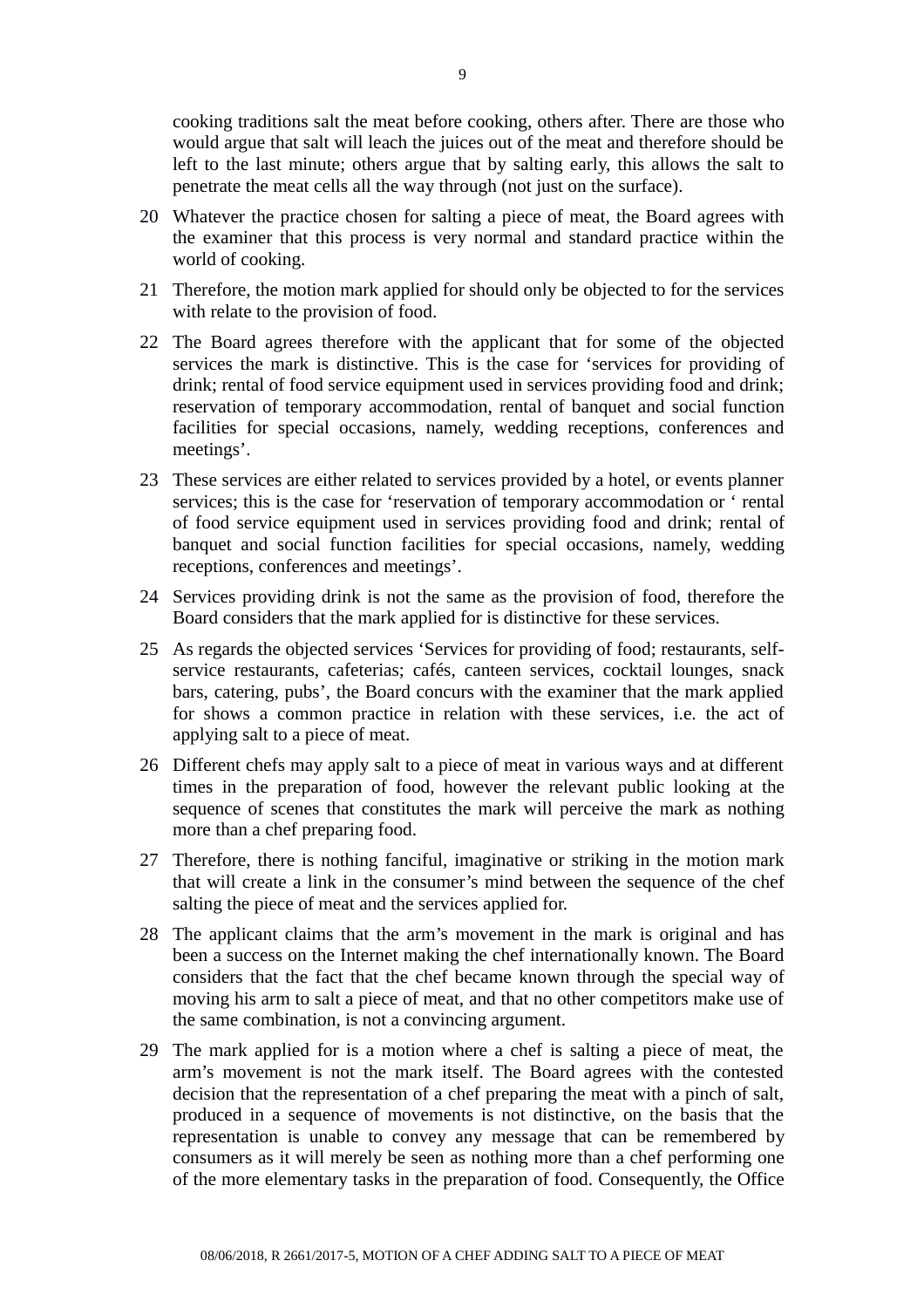is of the opinion that whilst the sign applied for may attract the attention of consumers, it will not provide them with any specific information or clear message regarding the commercial origin of the services.

30 As such, the Board finds that the characteristics and elements of the motion mark applied for do not possess any feature which will allow it to fulfil its essential function in relation to some of the services covered by application, on the basis that the mark lacks the minimum degree of distinctive character required.

*Article 7(3) EUMTR*

- 31 According to Article 7(3) EUMTR, the absolute grounds for refusal, as set out in Article 7(1)(b) and (c) EUMTR, shall not apply if the trade mark has become distinctive in relation to the goods or services for which registration is requested in consequence of the use which has been made of it.
- 32 Article 7(3) EUTMR not only requires intensive use of a sign by the applicant, but goes much further. The result of the use of a sign must be that the sign, which originally was not able to fulfil the function of indicating origin, which is the essential function of a trade mark, now performs this function as a result of its use. The fact that the relevant public identifies goods as originating from a given undertaking must be as a result of the use of the sign as a trade mark, and thus as a result of its nature and effect, which make it capable of distinguishing the goods concerned from those of other undertakings. It must be assessed in relation to the goods or services in respect of which registration is applied for, and the following may inter alia also be taken into account: the market share held by the trade mark; how intensive, geographically widespread and long-standing use of the trade mark has been; the amount invested by the undertaking in promoting the trade mark; the proportion of the relevant class of persons who, because of the trade mark, identify goods as originating from a particular undertaking; and statements from chambers of commerce and industry or other trade and professional associations (18/06/2002, C-299/99, Remington, EU:C:2002:377, § 59, 60 and 64).
- 33 Furthermore, for Article 7(3) EUTMR to apply, a trade mark must have become distinctive through use before the application was filed (12/12/2002, T-247/01, Ecopy, EU:T:2002:319, § 36; 11/06/2009, C-542/07 P, Pure Digital,EU:C:2009:362, § 42, 52) in the case at hand before the 4 march 2017.
- 34 The mark applied for is a non-verbal mark and as such, acquired distinctiveness must be shown for the whole of the EU (15/12/2016, T-112/13, 3D mark shape of a chocolate bar, EU:T:2016:735) or at the very least for a substantial part of the EU. In this respect, the Court has held that, despite the fact that acquired distinctiveness must be shown throughout the European Union, it would be unreasonable to require proof of acquired distinctiveness for each individual Member State (judgment of 24/05/2012, C-98/11 P, Shape of a chocolate rabbit with a red ribbon, EU:C:2012:307, § 62).
- 35 The applicant filed the following evidence at the examination stage of the proceedings:

Exhibit 1: Includes photos and related promotional material taken at the Laureus World Sports Awards in Monaco, dated 14 February 2017. The chef that figures in the applicant's proposed motion mark appears in some of these photos, and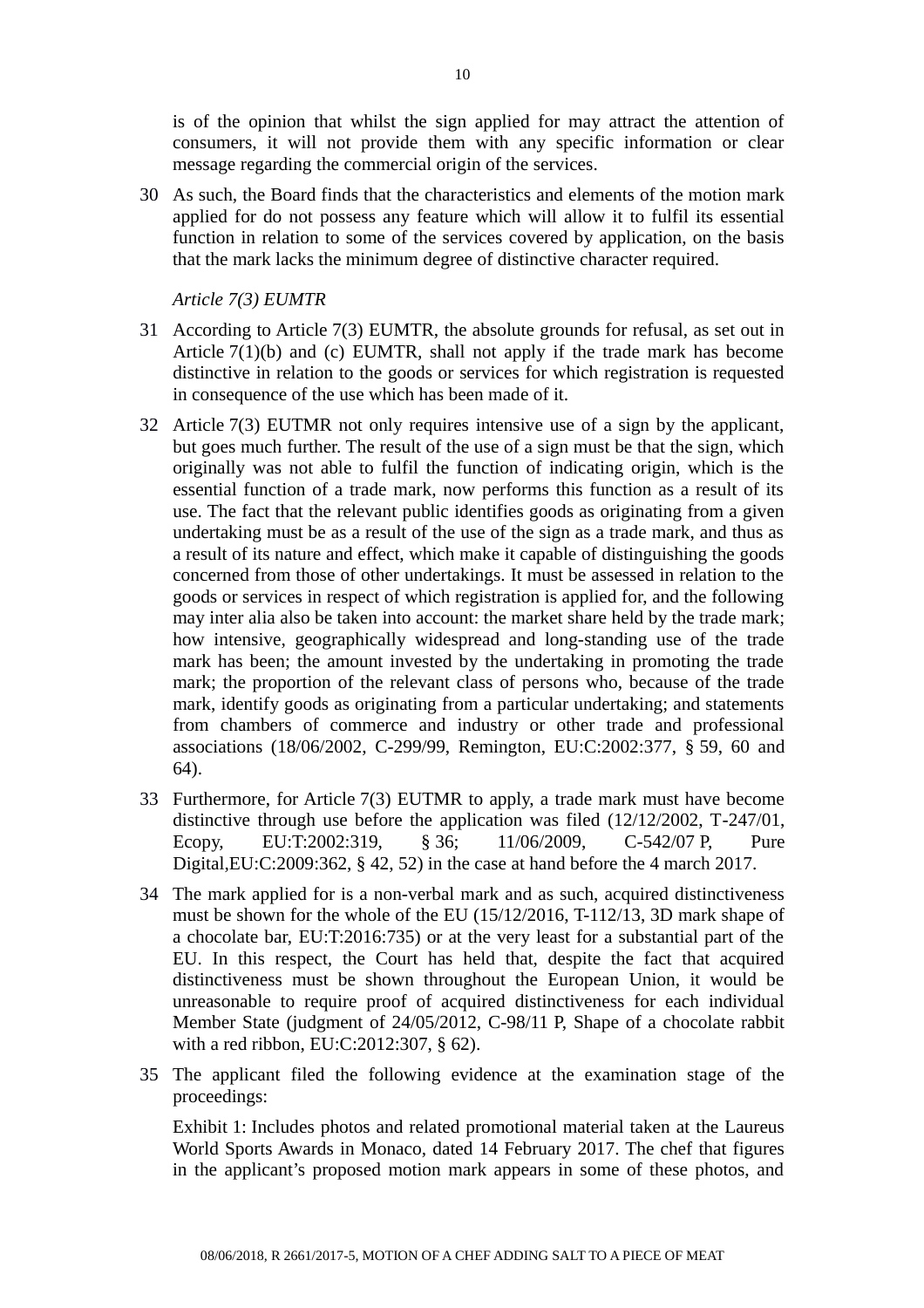furthermore, in a small number of these photos, the chef is clearly seen holding up his hand, performing a similar gesture to that seen in the given mark. Finally, the exhibit includes various extracts from online sites, which again includes photos of the given chef with some known personalities.

Exhibit 2: Includes references to well-known social media sites, including Twitter, YouTube and Instagram. Some of the exhibits include an indication of the date of the given postings, which have taken place in 2017. In this case, both the chef and other sports personalities are seen performing similar, but certainly not always identical, gestures to that seen in the applicant's proposed motion mark. Additionally, a set of statistics indicating the number of followers that may have viewed the given material is provided.

- 36 Further evidence was filed with the statement of grounds:
	- Exhibit 3: A Wikipedia printout on Salt Bae;
	- Exhibit 4: A printout obtained from the website www.bustle.com;
	- Exhibit 5: A printout obtained from the website of 'Business Insider UK';
	- Exhibit 6: An article obtained from 'The Telegraph' in which it is shown football stars celebrating their goals with an imitation of Salt Bae salting technique;
	- Exhibit 7: An article obtained from the website of The Independent concerning a video that went viral of a Turkish butcher sensually and flamboyantly seasoning and slicing a steak;
	- Exhibit 8: An article obtained from the Daily Mail, in which it is stated that Sassy Salt Bae is named among the most-shared viral stars of 2017.
- 37 Some of the evidence filed is dated after the filing date of the application. This is the case of the Exhibit 1, which furthermore concerns an event in a non-EU Member State. The Wikipedia article refers to a viral video from the applicant's Twitter account that was posted in January 2017, so a few weeks before the filing date. The article of the web site [www.bustle.com](http://www.bustle.com/) is dated 18 January 2017, again only a few weeks before the filing date (Exhibit 4). As for the article from Business Insider, this is dated 25 January 2017 (Exhibit 5). The article on Daily Mail online (Exhibit 8) is dated December 2017. There is no document that can be dated back to 2015, 2016, etc.
- 38 As for the place, it is difficult to make a link between the EU territory and the evidence. The popularity claimed by the applicant through its Twitter and Instagram accounts is insufficient to show use in a particular territory of the European Union, no evidence is brought on where these accounts were based. The claimed popularity was made possible through internet and press articles. The video behind the motion mark took place in Turkey in the applicant's restaurant. The press coverage in the United Kingdom reports on the internet success of the video, but does not report of an event that took place in this territory.
- 39 claiming the acquired distinctiveness of the motion mark applied for implies showing not only that you have a number of followers, or that your video has been seen millions time but that at least a significant proportion of the relevant section of the public identifies the services at issue as originating from a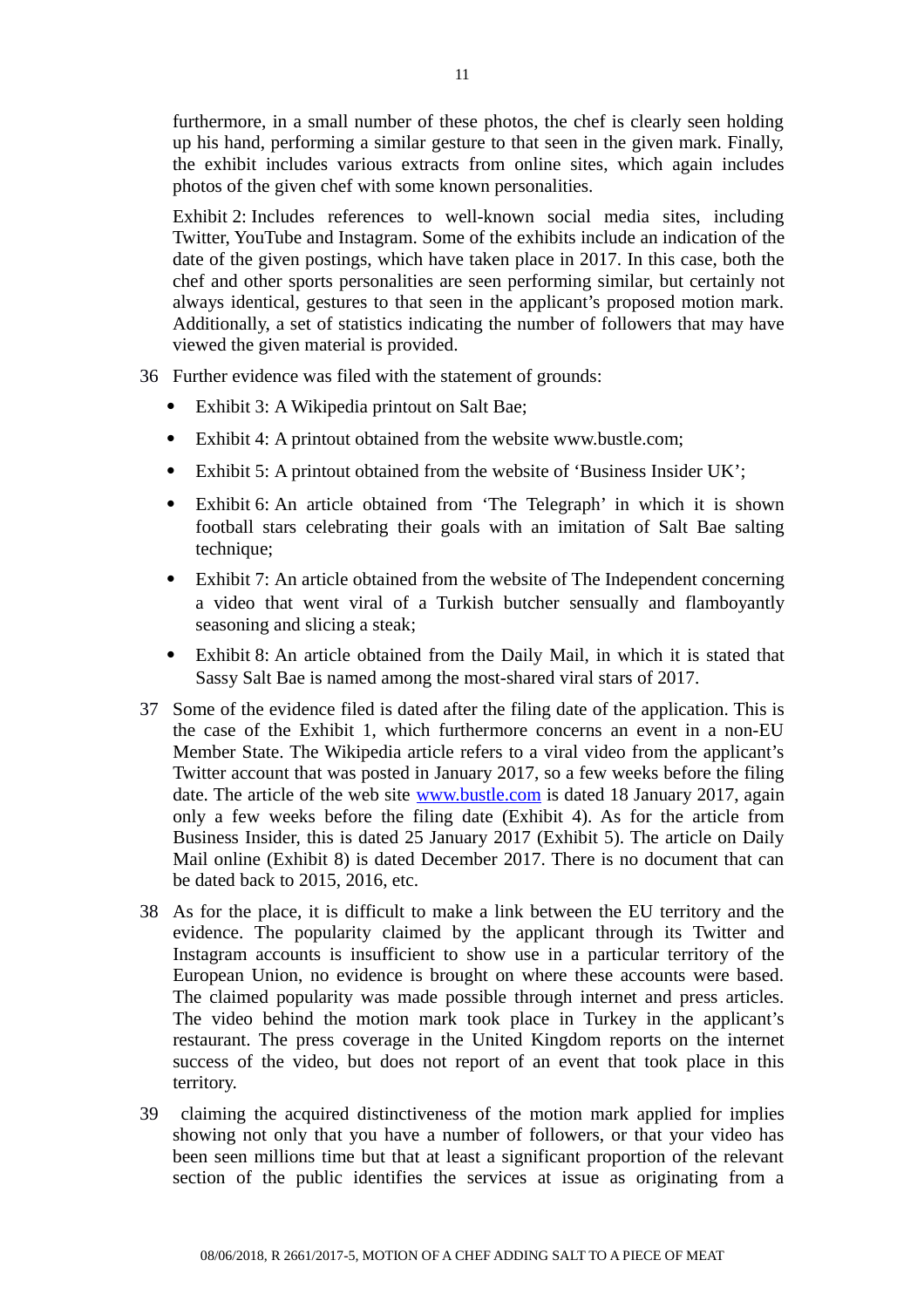particular undertaking because of the trade mark (judgment of 15/12/2015, T-262/04, Briquet à Pierre, EU:T:2005:463, § 61 and the case-law cited therein). Furthermore, the evidence submitted must relate to each of the services claimed in the application.

- 40 Acquired distinctiveness must be demonstrated with respect to the sign applied for. The evidence should show examples of how the trade mark is actually used (brochures, magazines, pamphlets, etc.) and in respect to all the services contested. The Board is of the opinion that the applicant has failed to demonstrate that the hand gestor that appears in the motion mark is recognised by consumers of these services and identifies the contested services as originating from a particular undertaking, namely the applicant because of the mark.
- 41 In relation to the applicant's submissions concerning use of the mark on Facebook, Twitter and other websites, it is usual for service providers to use social media and websites, etc., as most businesses nowadays do so in order to advertise/promote their services. However, the applicant did not show consumers recognition and identification of the services but merely the number of followers or the number of views the videos had.
- 42 Therefore, from the evidence provided, it is not possible to extrapolate with any certainty how large a part of the relevant public it was that accessed these websites (and more particularly, accessed before the given filing date), and which Member States the relevant public originate from. What is clear from the applicant's social media/website use is that the sign applied for is used. However, such findings are not sufficient to lift the sign above being a merely nondistinctive sign in relation to the contested services for which registration is sought.
- 43 However, the proof of acquired distinctiveness implies that the applicant shows, as a result of the use made of the sign, that it is originally incapable of performing the function of indicating origin, which is the central function of a trade mark, and that this function is fulfilled as a result of that use. The identification by the relevant public of the services as originating from the applicant must be the result of the use of the mark as a trade mark which makes it capable of distinguishing the services concerned from those of other undertakings.
- 44 This assessment must be done in relation to the services in respect of which registration is applied for and by assessing the evidence which relates inter alia to the market share held by the mark; how intensive, geographically widespread and long-standing use of the mark has been; the amount invested by the undertaking in promoting the mark; and the proportion of the relevant class of persons who, because of the mark, identify services as originating from a particular undertaking.
- 45 The Board agrees with the contested decision that it is clear that the evidence required is either not provided at all or, in the case where it is provided, it is far too scant to establish acquired distinctiveness.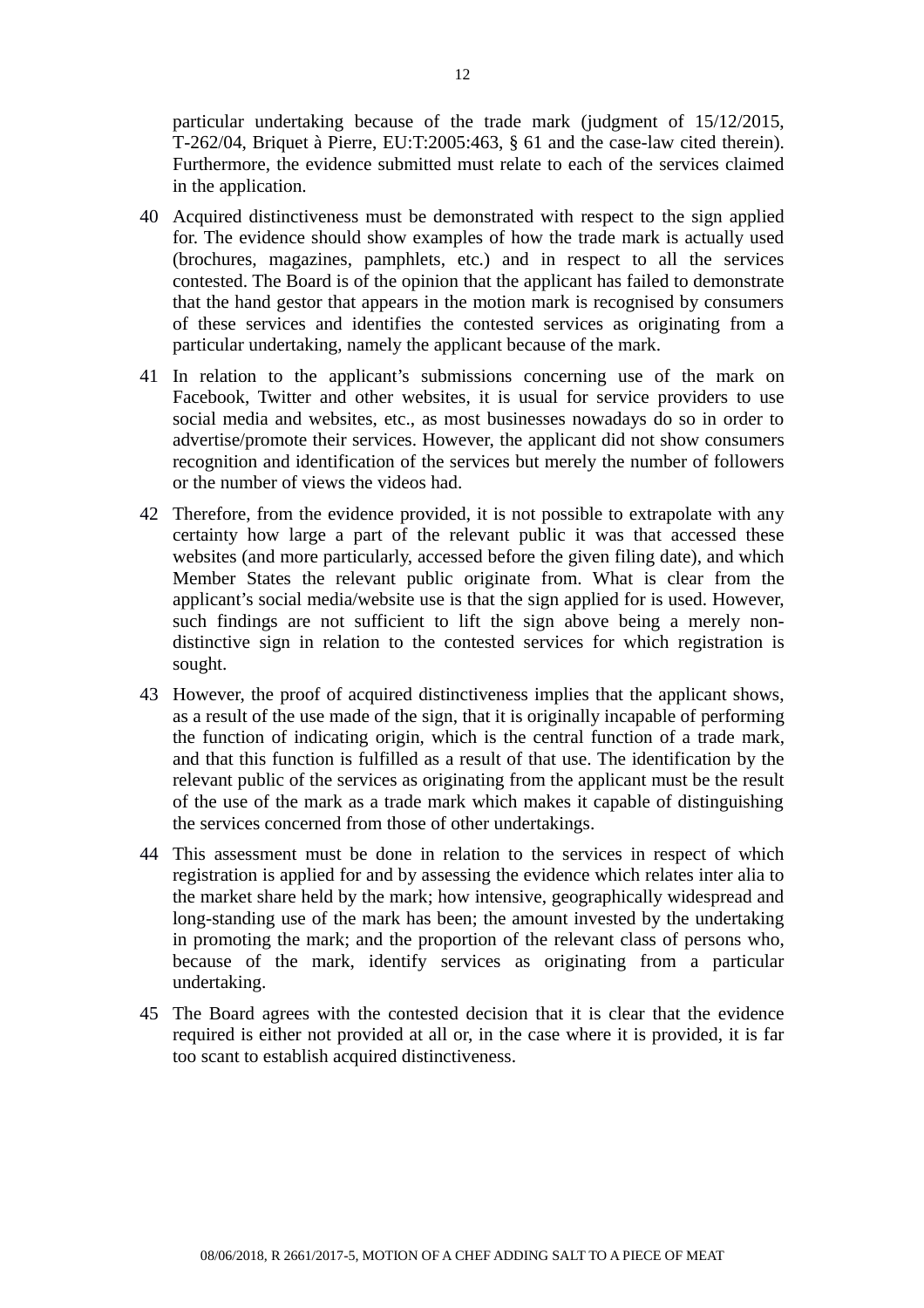#### *Conclusion*

- 46 For the reasons stated above the contested decision is partially annulled and the contested mark must be rejected under Article  $7(1)(b)$  EUTMR only for part of the services in Class 43. Furthermore, the Board finds that the exception laid down by Article 7(3) EUTMR does not apply in the present case.
- 47 Thus, the appeal is partially founded and partially dismissed.